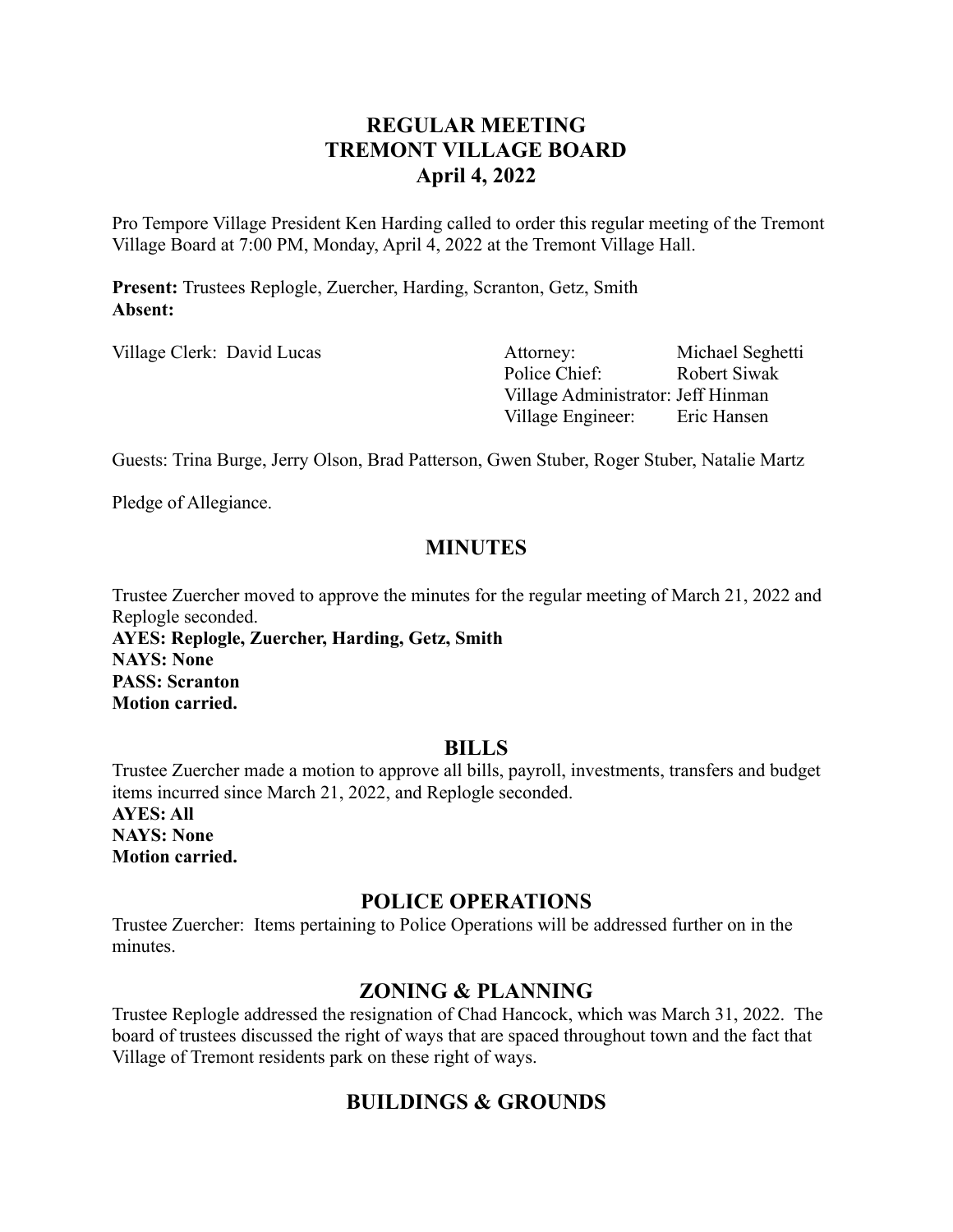There is no update on buildings and grounds.

#### **PERSONNEL**

Trustee Smith and Michael Seghetti gave an update on required annual training for the board of trustees.

## **FINANCE**

Trustee Zuercher made a motion to transfer \$13,185.25 from General Fund Savings to Police Operations Checking to cover bills and payroll. Trustee Harding seconded. **YES: All NAYS: None Motion carried.**

## **PUBLIC WORKS**

Trustee Getz: Potholes that were found on South Sampson Street have been filled. As of this week, Comcast is relocating their utility along South Sampson Street. Arborists were asked to come to the Village of Tremont to look at trees along South Sampson Street as a safety concern. An assessment was done and the Village is now waiting for a report from the Arborists on their findings.

## **VILLAGE ADMINISTRATOR**

Jeff Hinman: We are currently waiting to hear back from i3 Broadband on quotes for wifi and television for the Village of Tremont. There is no update on the Route 9 project at this time.

Attorney Michael Seghetti swore in our new full time Police Officer Natalie Martz.

Gwen and Roger Stuber spoke with the board of trustees about a special use permit to operate a home baking business.

Trustee Zuercher made a motion to uphold the decision of the Zoning Board in approving the special use permit. Trustee Replogle seconded.

**YES: All NAYS: None Motion carried.**

## **UNFINISHED BUSINESS**

Trustee Zuercher made a motion to approve Ordinance 22-105, "Project Manager - Title, roles and responsibilities." Trustee Smith seconded. **YES: All NAYS: None Motion carried.**

Attorney Michael Seghetti gave an update on codification, which is near completion.